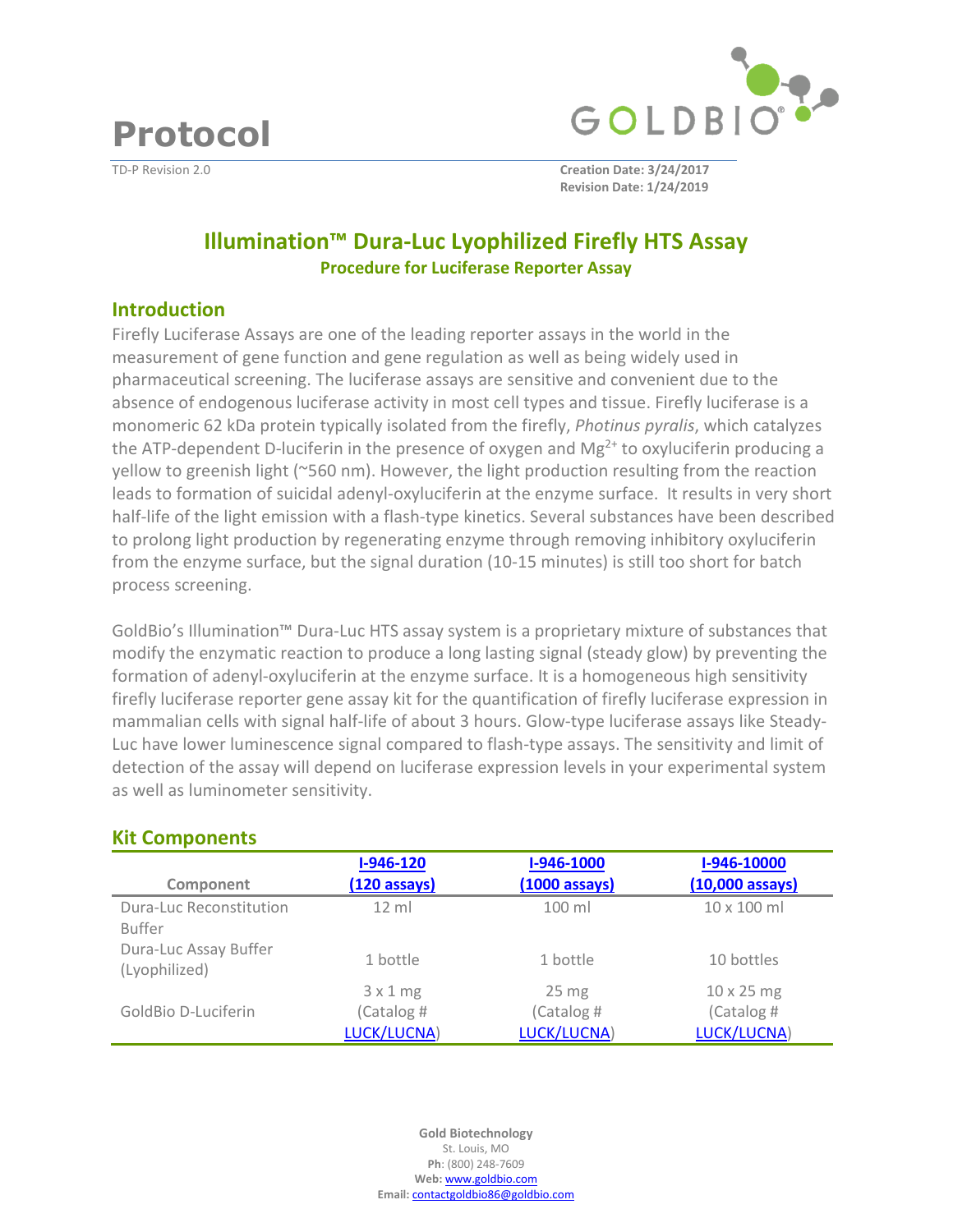

Gold Biotechnology/FM-000008 TD-P Revision 2.0 Illumination™ Dura-Luc Lyophilized Firefly HTS Assay TD-P Date: 1/24/2019



## **Storage/Handling**

Store the kit at -20°C. The kit is stable at -20°C for at least six months from date of receipt. After reconstitution, aliquot Dura-Luc Assay Buffer, if necessary, to avoid repeated freeze-thaw cycles; reconstituted Dura-Luc Assay Buffer is stable at -80°C for at least 6 months.

### **Method**

**Note: Dura-Luc luminescence signal has a half-life of about 3 hours, but may fluctuate over time or with temperature variation, and may vary depending on culture medium used. Therefore, raw luminescence values should be directly compared only for samples in the same medium. For comparison of luminescence signal between plates that are read at different times, each plate should include the same common internal control. The luminescence signals from each plate can be normalized to the internal control from the same plate.** 

**Note: Dura -Luc assay should be carried out on cells or samples in cell culture medium containing magnesium. Luminescence signal will be low in the absence of magnesium.** 

- 1. Equilibrate the kit components to room temperature.
- 2. Prepare the lyophilized Dura-Luc assay buffer by adding reconstitution buffer to the bottle containing the lyophilized buffer. For I-946-120, add 12 ml reconstitution buffer, for I-946-1000 and I-946-10000, add 100 ml of reconstitution buffer per bottle. Mix by rocking until the buffer is a homogenous solution. Reconstitution buffer contains detergent; mix gently to avoid excessive foaming. Reconstituted assay buffer is stable at -20°C for at least 3 months or -80°C for at least 6 months. Avoid repeated freeze-thaw cycles.
- 3. To prepare Dura-Luc working solution, mix D-luciferin substrate and Dura-Luc assay buffer in 1 mg to 4 ml ratio (i.e., for each 1 mg vial of D-luciferin, mix with 4 ml assay buffer or for each 25 mg vial of D-luciferin, mix with 100 ml assay buffer). Add a small volume of assay buffer to the D-luciferin vial and mix by inversion until the substrate is completely dissolved, then transfer the D-luciferin solution to the full volume of assay buffer required. Only prepare working solution as needed for one day.